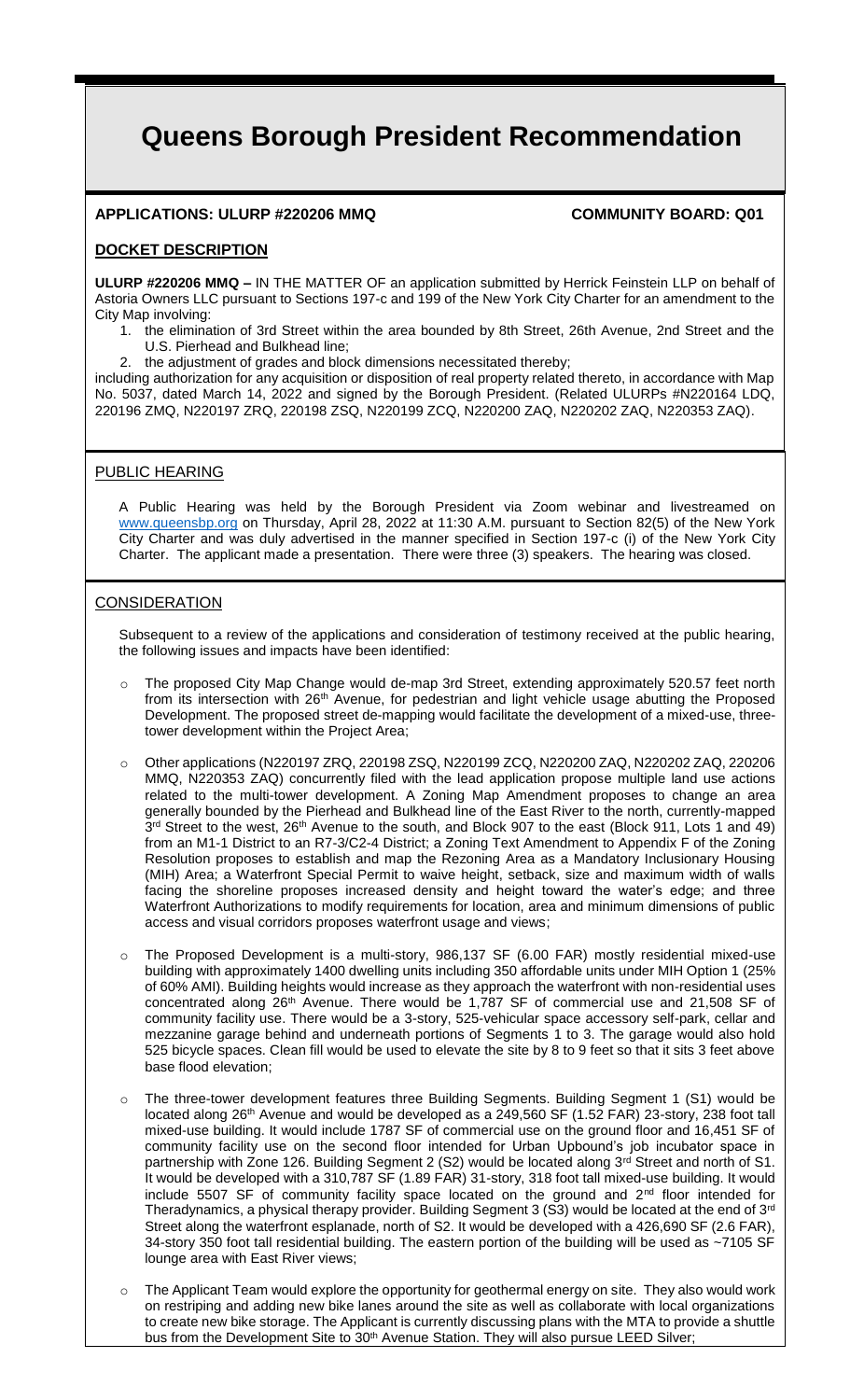- There would also be 41,604 SF of publicly accessible open space. With the exception of the zoning lot directly west of the Development Site, the proposed waterfront esplanade would connect 2.5 miles of green space from Astoria Park to the northeast to Rainey Park to the southwest. Access to the waterfront would begin at the intersection of 26<sup>th</sup> Avenue and 3<sup>rd</sup> Street. A 14,197 SF shore public walkway will connect directly to the approved shore public walkway at Astoria Cove. It would include four rain gardens, terraced/turfed seating areas facing the water, and five fitness stations;
- o The Rezoning Area consists of Block 911, which includes part of currently-mapped 3rd Street, Lot 1, and non-Applicant controlled Lot 49. It is currently mapped as an M1-1 District within Flood Zone AE (1% annual flooding). The Development Site (Block 911, Lot 1) is a 198,975 SF L-shaped site bounded by 26th Avenue to the south, East River to the north, Block 912 to the west, the Astoria Cove site to the east and currently sits vacant. Due to the site's history of heavy industrial operations, the team voluntarily entered the Brownfield Cleanup Program in 2018 and received Certification of Completion in December 2019;
- The Proposed Development and Rezoning Area are located on the northeastern portion of Halletts Point in western Astoria. The surrounding area is characterized by industrial, manufacturing, commercial, lowand medium density residential uses. There is also proposed high-density residential development such as the Astoria Cove project immediately east, currently with warehouses and vacant industrial buildings. Directly west across 3<sup>rd</sup> Street is a large 2-story distribution center for airport enterprise tech. The Halletts Point development is located three blocks southwest. The blocks south of the project across 26<sup>th</sup> Avenue include 1- and 2-story light industrial buildings, warehouses, open and enclosed storage yards, 1- and 2-family residences, and several 3- and 4-story multi-family walkups. Located further south is NYCHA Astoria Houses. There are three new schools proposed for the peninsula. The development is located approximately one mile west of both Astoria Boulevard and 30<sup>th</sup> Street subway stations. 27th Avenue is served by the Q18, Q19, Q102, and Q103. The Astoria Ferry stop is an eight minute walk away. A CitiBike dock is located on the corner of 27<sup>th</sup> Avenue and 3<sup>rd</sup> Street;
- $\circ$  Community Board 1 (CB 1) held a monthly meeting on April 19, 2022. CB approved the 3<sup>rd</sup> Street demapping with thirty-one (31) in favor, two (2) against, and two (2) abstaining and the rest of the ULURP package with nineteen (19) in favor, fourteen (14) against, and two (2) abstaining. The conditions were as followed: Provide a comfort station at Whitey Ford Park to mitigate DEIS open space impact; Explore feasibility of onsite generation of geothermal energy; Pursue feasibility of constructing an overlook to provide interaction with water and cove. Concerns revolved around deepening the affordability of the MIH Units, questions about whether tenants in nearby NYCHA housing would be able to afford to live within project, and water access programming for the public. Leading up to the full board meeting, the Applicant increased the number of 2-bedrooms from 175 to 315 and 3-bedrooms from 35 to 75 due to prior requests from CB 1;
- o At the Borough President's Land Use Public Hearing, the Borough President requested more affordable units at 30% AMI and for a goal of 30% MWBE/ local hiring to be reached. Although the Applicant Team has committed to LEED Silver, pursuing LEED Gold was suggested. The Borough President discussed exploring opportunities with this office and the local Council Member to invest in surrounding open space. According to the Applicant Team, the City requested improvements to Triboro Bridge Playground. However, the Borough President stated prioritizing investments for open space around Astoria Houses. The Applicant Team also stated they were currently in talks with the NYC Parks Department to turn over their green space to them for maintenance. A 32BJ SEIU representative spoke on the Applicant's commitment to prevailing wage building service jobs. They estimated 22 building service workers would be permanently staffed at the project site.

#### RECOMMENDATION

The Applicant has worked with the community board and local stakeholders to propose a mixed-use development proposal that fits with the residential, commercial and industrial character of the surrounding neighborhood. The Proposed Development would facilitate local economic development and job placement as well as affordable housing needs. Based on the above consideration, I hereby recommend approval of this application with the following conditions:

- There should be a goal of 30% for local hiring and use of M/WBE businesses in the construction and development of this project. There should also be quarterly reporting on the numbers of people hired and if the 30% hiring goal has been reached to the Borough President, Council Member and Community Board;
- The Applicant should commit to knocking on doors of local residents to promote the Proposed Development, its community benefits and partnerships;
- The Applicant should continue to partner with Urban Upbound and other local community-based organizations to host job fairs at Ravenswood, Queensbridge and Astoria Houses NYCHA Developments to bring awareness of upcoming job opportunities;
- The Applicant should simultaneously commit to exploring deeper levels of AMI affordability such as 30% AMI, as well as expanding the minimum percentage of affordable units;
- The Applicant should ensure that the route to the Waterfront Public Access Area has easy-to-read signage and wayfinding in the surrounding neighborhood and streets written in multiple languages as dictated by Census demographic data, and should ensure that the Waterfront Public Access Area and connections have appropriate maintenance and security to promote a safe quality of life;